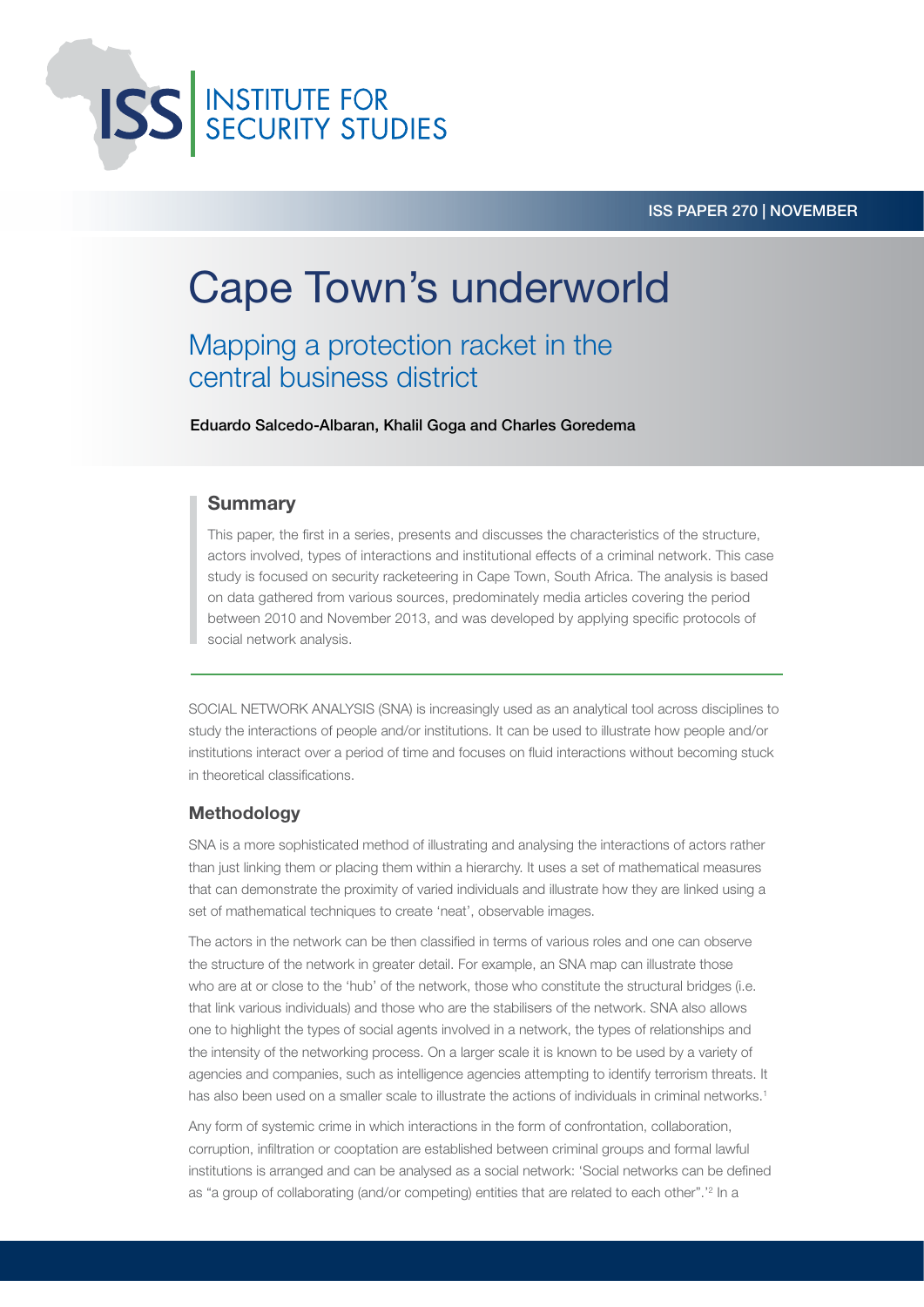

simpler sense, 'a network is defined as a set of nodes connected by ties. Nodes are typically actors, and can be people, teams, organizations or information systems.'3 Criminal intelligence agencies and investigators have long used types of SNA to study criminal networks, although this was often done using a 'first-generation' link analysis in terms of which criminal relationships are visually mapped on a graph. This analysis can be physically carried out using tools (such as notes and string) or with a computer. However, the growth in data combined with technological progress has resulted in more systematic methods or 'second-generation' network approaches that automatically produce graphics that can then be interpreted. These second-generation techniques use a variety of mathematical techniques and the data can be manipulated to reflect a variety of dimensions of criminal linkages.

This study uses a second-generation mapping technology developed by Scientific Vortex Incorporated. The software (Vortex Relationship System) creates a database of both nodes (actors) and edges (interactions) that are retrievable online. In this online database information and descriptions added to the system on all the actors involved are accessible, as is information on their interactions. This data is processed and analysed using the following 'grammar structure' of a 'relationship' or 'interaction' between two actors:

#### [[Name Actor 1[Description Actor 1]][interaction[verb word**V** action word]] [[Name Actor 2[Description Actor 2]]]

What this grammar structure means is that there is an interaction between two actors. For example, actor 1 pays actor 2, or actor 1 murders actor 2. Each piece of information with this grammar structure is then organised through an SNA tool in order to consolidate a database giving the details of each interaction. The database is then used for generating the graphs and calculating the centrality (or relative importance) indicators.4

Therefore, in the present analysis each node represents and is defined as an agent, bearing in mind his/her capacity for determining developments within the network. Even if the role of a corporate actor is considered, it is possible to identify the location of decisional capacity within it. Each line connecting two nodes represents a social interaction. The line indicates the presence of interactions between nodes/ agents, and the arrow in the line illustrates the specific direction of that interaction. For instance, if node/agent X interacts with node/agent Z, then there is an arrow from a node representing X to a node representing Z, in which X operates as the active individual –the one who executes the action – and Z operates as the passive individual – the one towards whom the action is directed. This means that the direction of the arrow explains the specific direction of the interaction, illustrating who are the active and passive node/agents.

The arrangement of the nodes and edges<sup>5</sup> may be represented through graphs. A graph is a finite set of connected nodes, $6$  which in this context means a finite set of interacting individuals. In criminology, graphs and SNA have been used to identify the structural features of illicit networks.<sup>7</sup>

In Figure 1 the node/agent represented by the number 1 registers four direct connections or interactions, while nodes 2, 3, 4 and 5 only register one direct interaction (with node 1). This means that, after calculating the number of direct interactions (eight),<sup>9</sup> it can be stated that node/agent 1 establishes four of the eight interactions, which means that this node registers a direct centrality indicator of 50 per cent, while the other nodes/agents register indicators of 12,5 per cent each. In this sense, node/agent 1 is the hub of Figure 1.

> Reliable information is difficult to obtain when researching and analysing organised crime and organised crime networks. There is often a fair degree of speculation and conjecture in the reporting of organised crime, which is often influenced by what Dwight Smith terms the 'mafia mystique'.12 In order to mitigate the risk of using unreliable information in an SNA, a variety of data collection methods were used in this study. Data based on prosecuted cases is arguably the most reliable and has been used in a number of case studies in Mexico, Guatemala, Colombia,<sup>13</sup> Peru and Bulgaria,<sup>14</sup> and has been used in two

As mentioned above, the procedures applied in this paper enable the identification and analysis of the most relevant or 'central' nodes/agents, which means the most connected nodes/agents or the ones with the highest capacity to intervene in the networks' routes.

agents of the network, it is possible to identify the one that intervenes in the highest number of routes. This calculation is carried out using the 'betweenness' indicator. For example, as can be observed in Figure 1, node 1 intervenes in every route of the network and therefore registers a betweenness indicator of 100 per cent.

# Case study selection and data collection

The case study chosen deals with the criminal network that Cyril Beeka (whose brief biography follows below) developed and in particular the network at the centre of protection rackets around the Cape Town central business district (CBD). This network was chosen because of the availability of source material, literature and evidence. It brings into close proximity actors that have established criminal credentials with those from mainstream sectors of governance, and therefore appears to have the potential to affect governance in Cape Town.

It is difficult to determine which part of Beeka's social networks to focus on in the analysis as a person's social network can be extremely large, which makes it impossible to map every interaction he/she may have. Therefore, information that was related to the case was added, in particular what was written about Cyril Beeka, but also any additional information about individuals with a vested interest in protection rackets in the Cape Town CBD and those who had noticeable and/or controversial business interests with Beeka.<sup>11</sup> It should be stressed that not all the links that connect various actors to Beeka indicate criminal relationships: some are not criminal. The data used is limited from 2010 to November 2013. The database should be consulted together with the social network analysis map to show the nature of each relationship. In any case, in the information below, the lawful or unlawful nature of each interaction is pointed out.

On the one hand, through the direct centrality indicator it is possible to identify the number of direct interactions established by each node/agent in order to identify the most connected node.

The second sense of centrality allows the identification of the node/agent with the highest capacity to arbitrate or intervene in the geodesic<sup>10</sup> routes of the network; this node/agent is defined as a 'structural bridge'. In this case, the number of direct interactions is irrelevant while the total number of routes is relevant.

While in Figure 1 there are four direct interactions, there is a higher number of geodesic routes. For instance, a geodesic route connects nodes 2 and 3 through node 1, another route connects nodes 2 and 4 through node 1, etc. After calculating the total number of geodesic routes connecting the nodes/





# Social network analysis is increasingly used as an analytical tool to study the interactions of people and/or institutions

# The procedures applied in this paper enable the identification and analysis of the most relevant or 'central' nodes

#### Figure 1: Example of a network<sup>8</sup>

Reliable information is difficult to obtain when researching and analysing organised crime and organised crime networks

A NETWORK IS DEFINED AS A SET OF NODES CONNECTED BY TIES. NODES ARE TYPICALLY ACTORS, AND CAN BE PEOPLE, TEAMS, ORGANISATIONS OR INFORMATION SYSTEMS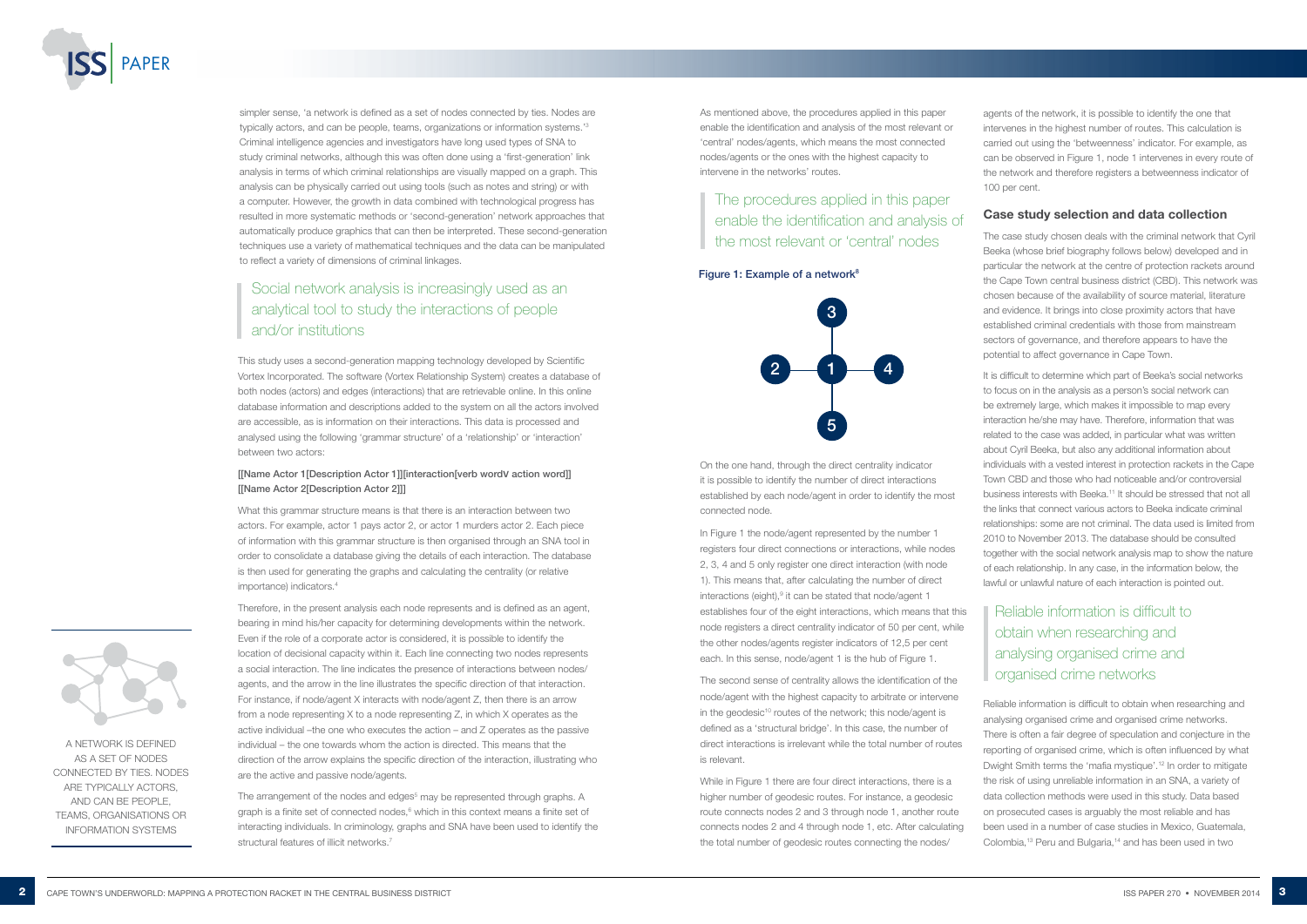

security business in the Cape Town CBD, as well as with other figures during his legitimate business dealings in Johannesburg. Following his murder, numerous investigative reports and arrests provided the initial information on his background and the suspects involved in his murder. Key events and subsequent revelations significantly affected our appreciation of the shape and structure of the network of which he was a part, which included the following elements:

- *The implication of Radovan Krejcir in the murder of Cyril Beeka.* Czech fugitive Krejcir became a prime suspect and attracted sustained media attention due to his flamboyant lifestyle, alleged corruption, criminal activities and the dramatic attempts made on his life. Krejcir had come to the attention of authorities following the corruption allegations against and investigation of former police commissioner Jackie Selebi. Krejcir had a powerful position in several criminal networks and Beeka's dealings with him were significant. Krejcir's importance in underworld structures is highly noticeable and he is centrally located in the map of the network (see Figure 11).
- Following Beeka's death *Specialised Protection Services (SPS), an unregistered security company*, was established and sought to amalgamate Beeka's company with former rivals into a larger company with the intention of monopolising the protection industry in the CBD. After a few months in business SPS was accused of extortion and forced to close down. Those involved in the company included Jerome Booysen and controversial businessman Mark Lifman, other businessmen and numerous bouncers in Cape Town. The high-profile nature of the company's owners and employees and the nature of its business attracted media attention that in turn prompted investigations.

#### Relevant actors and nodes

#### *Cyril Beeka*

Cyril Beeka, identified in the network map by the code BUCBD, was a private security expert and alleged to be an organised crime boss. At the time of his death he provided security services to RAM Couriers and his primary residence was in Johannesburg. Despite sustained interest in the protection business in Cape Town, he was seen to be moving away from his more illegitimate enterprises.

The early part of Beeka's career was particularly violent as he carved a niche in the provision of security to Cape Town's nightlife. Starting in the 1990s when the Cape Town CBD was declining, Beeka, a karate expert, began offering bouncing and protection services to venues in the area. As his stature grew, so did his network of allies, including a group that became known as the 'Moroccans'. The Moroccans increased demand

for protection services mainly by creating havoc in clubs and bars that were not contracted to Beeka, who would then offer to protect them at fairly high 'subscription' rates. He therefore operated a successful protection racket. A few skirmishes between rival security outfits took place, with Beeka arguably the eventual winner, and he effectively controlled the CBD for two decades. The rest of the city was carved up into various regions with different groups providing security for the majority of clubs and bars in nightlife hotspots, including those in Bellville and the southern suburbs.

other case studies in this three-part series. However, court documentation is not always readily available. This was the case with the security racketeering network, where various challenges were encountered:

- A number of crimes were not prosecuted.
- Investigations were incomplete.
- Many of the important cases were still being tried and therefore the researchers could not obtain the court records.
- Court records were no longer available due to age.

This in turn made it impossible to obtain pieces of relevant court documentation for modelling the present case. Using a more experimental approach, a literature survey was conducted using open-source material, primarily from highly respected media outlets such as the Independent Newspaper Group, *The Mail & Guardian* and the Times Media Group. This was supplemented by information obtained through smaller newspapers and other information sources, including The *Daily Maverick* and Wikileaks. The specific sources sustaining each interaction modelled and analysed in the network under study are referenced in the database that resulted from the process of data collection.

> KREJCIR FIRST SETTLED IN THE SEYCHELLES BEFORE MOVING TO SOUTH AFRICA AND SETTING HIMSELF UP IN JOHANNESBURG, WHERE HE OPERATED A NUMBER OF BUSINESSES

Beeka's other credentials were rooted in the role he played in the run-up to liberation in South Africa, when he was an important intelligence 'asset' of both the apartheid government and the resistance.15 When the African National Congress (ANC) came to power in 1994 he was allegedly protected by sections of the intelligence services from facing criminal charges, which included his alleged role in the murder of a Chinese sailor.

His political links were confirmed when he was seen at the ANC national conference escorting National Intelligence Agency head Moe Shaik in 2010. Beeka also associated with Yuri 'the Russian' Ulianitski and notorious 'Mafia Banker' Vito Pallazollo, as well as public officials such as Robert McBride, a former metro police head and current nominee for Independent Police Investigative Directorate head. Beeka's reach and network were visible at his funeral, which leaders of many of the largest Cape Town gangs, the Hells Angels motorcycle club, intelligence agents, sports personalities and other celebrities attended.

Beeka's expanded business interests included a number of businesses in Johannesburg. His business associates soon included Radovan Krejcir and strip club owner Lolly Jackson. While his interests in Cape Town remained and he was still a highly respected figure in the Cape underworld, he became less visible in the Cape.

#### *Radovan Krejcir*

Occupying a prominent position as the hub and structural bridge in the network is Czech fugitive Radovan Krejcir, identified with the code CRRK (see Figure 11). Having fled his home country, the Czech first settled in the Seychelles before moving to South Africa and setting himself up in Johannesburg, where he operated a number of businesses. He used a forged passport to enter the country and has been trying to obtain refugee status.

Within a few months of entering the country he built up a reputation and network in South Africa and maintained close links with some of the most connected members of South Africa's underworld. One of his important connections was with Cyril Beeka, to whom he was introduced by George Louca within his first few weeks of being in the country. Louca met Krejcir in prison while the latter was being detained for his illegal entry into South Africa, and Louca would later flee the country after allegations that he murdered Lolly Jackson. The relationship between Krejcir and Beeka was an important one because it highlighted Beeka's importance in the criminal underworld as Krejcir set out to develop a network. It also shed light on the number of business interactions and scams Beeka, Krejcir and Jackson, among others, were involved in, including money laundering and gold smuggling.



Cognisance is taken of the potential problems that may be present in the map detail and possible selection bias in deciding what is relevant to the case. The study can also be imprecise. In order to mitigate this risk a significant amount of time was spent double checking links with varied media sources, and the completed map was then sent to various experts and crime journalists for their views.

## The network

#### **Background**

Cyril Beeka was shot dead in Bellville, a northern suburb of Cape Town, in 2011 after a meeting with alleged gang boss Jerome Booysen. In the car with him at the time of his murder was Serbian fugitive Dobrosav Gavric, who was living in South Africa under a false identity and was convicted of a triple murder in Serbia, which included the murder of notorious warlord Arkan in 2002.

Beeka's death set off a chain of events that shed light on his interactions in the criminal underworld in the protection and

# The relationship between Krejcir and Beeka was a significant one because it highlighted Beeka's importance in the criminal underworld

# Krejcir's importance in underworld structures is highly noticeable and he is centrally located in the map of the network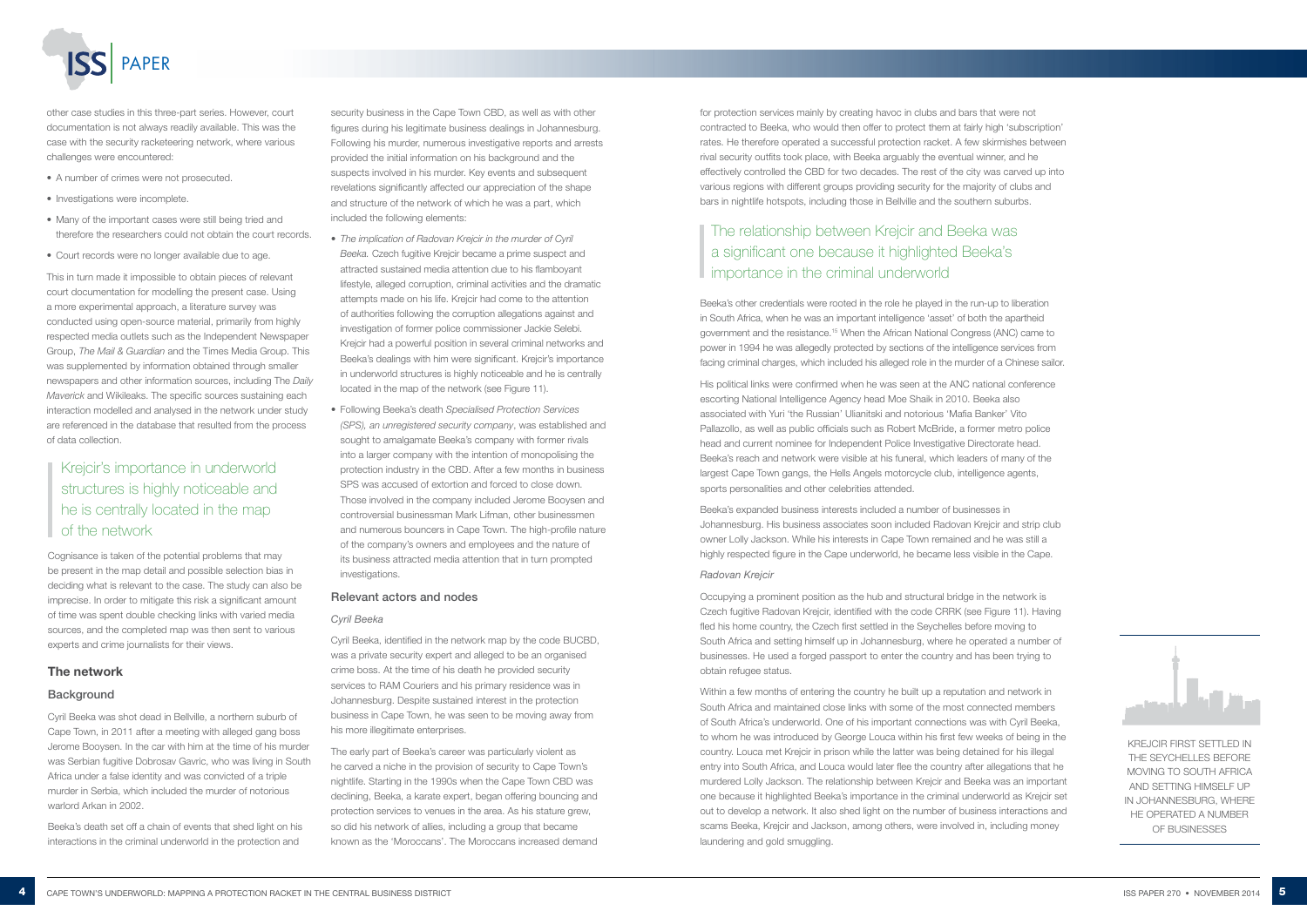venues in the CBD, it is thought that Lifman saw himself as the new 'controller' of the CBD, and the security racket that Beeka ran was extremely lucrative.

Lifman occupies a peculiar role as he is not part of any traditional criminal 'gang' and is instead a highly networked actor with links to high-ranking individuals who operate in both the criminal and legitimate business and entertainment sectors. Lifman has a vast business portfolio and owns a number of properties in the city and CBD, as well as a number of clubs and bars. His business interests also include several fashion labels, and he was recently reported to be interested in investing in the manufacturing of 'cheap white' cigarettes. He had also been involved in the horse-racing industry, before being banned by the Jockey Club after intimidating and assaulting a jockey with Yuri Ulianitski.

What is noticeable about this particular group is that it is heavily invested in an array of businesses that provide for those involved, quite apart from being potential cover for laundering the proceeds of crime. While Booysen's gang has also arguably taken on a 'criminal governance' role in the Belhar region, its potential to commit acts of violence has had an impact outside the geographic region where it is most involved.

Lifman has a mutually beneficial relationship with Jerome Booysen and his brother Colin. Up to 2006 Jerome had been a city employee for 20 years and made a significant fortune with Lifman in property development, particularly in the suburb of Belhar, where the Sexy Boys operate. His previous position in the city administration was in the housing department, and although this was seen as a legitimate job, his family maintained violent and ruthless control of Belhar and he was accused of murder three times. His brother Michael, who as of January 2014 was serving a life sentence for murder, was seen as the previous leader of the gang and was suspected of being involved in over 50 murders during a bloody gang war when the brothers wanted to leave CORE, which was an agreement among various gang leaders drawn up in 1998.17 Jerome had previously held the position of CORE vice president, suggesting he was highly placed in the criminal hierarchy while in his position in the city housing department.

Booysen is widely regarded as the head of a violent gang and his support of Lifman allegedly enabled Lifman to try to fill the power vacuum created by Beeka's death without using much violence. Jerome Booysen has recently come under further suspicion of organised crime because properties in his name have been used as drug laboratories. In the community of Belhar he is both notorious and feared. He is the head of the Belhar Rugby Club and has played a prominent role in the community.

# Before Beeka's death there was a fallout between him and Krejcir, which made Kreicir a prime suspect in his murder

Before Beeka's death there was a fallout between him and Krejcir, which made Krejcir a prime suspect in his murder. After Beeka's death Krejcir aggressively pursued litigation for the recovery of four million rand from Beeka's estate over some incomplete business deals and loans.

> It is important to note that throughout the following discussion the interactions and nodes referred to are those that were mentioned in the newspapers surveyed. In other words, these interactions are not all the possible agents or interactions in the network, just those mentioned in media reporting. Similarly, when discussing interactions, it is only those interactions that were mentioned specifically in media reports that are added to the network.

Krejcir is currently awaiting trial in the Gauteng Province after being arrested for the kidnapping and torture of the brother of an alleged accomplice (who was a customs official at OR Tambo Airport). Krejcir and another accomplice were allegedly torturing the victim to get to his brother as a result of a soured drugtrafficking transaction. Two police officers were also arrested with Krejcir at the time for their alleged complicity in the crimes.

#### *Specialised Protection Services*

Shortly after Beeka's death companies and networks were amalgamated that had previously been rivals and had been operating in various forms for decades. Former Beeka allies such as Jacques Cronje, some former 'Moroccans',16 including Housain Ait Taleb, and former rivals such as Andre Naude headed the security company. The company SPS (represented with the code PRBUSPS), was supposedly under the leadership of businessman Mark Lifman (code BUML), an infamous property developer, and was allegedly supported by the Booysen brothers, who were allegedly the leaders of a Cape Flats street gang known as the 'Sexy Boys'. The development of this company was accompanied by serious threats and extortion as it muscled its way into the city's security system.

The company was shut down a few months after its establishment because it did not register correctly with the Private Security Industry Regulatory Authority, and Lifman and Naude faced 300 charges related to its illegal operation. However, payments (i.e. extortion) still continued, according to fieldwork interviews. The growth of SPS and its impact in the city centre led to large number of reports primarily published by Independent Newspapers that investigated the links among the various groups and the historical links with Beeka.

Two of the most notorious nodes associated with SPS were Mark Lifman and Jerome Booysen, the alleged backers of the company. It is believed that Lifman sought to take over Beeka's operation in the Cape Town CBD after the latter's death. Having already invested heavily in both property and entertainment

When the speculation around SPS took place, Lifman and Booysen were also able to arrange a meeting with a former executive mayor of Cape Town and the current MEC responsible for community safety, Dan Plato. It is also known that Plato has on numerous occasions met with Booysen in Belhar, given Booysen's influence in the area. This does not suggest a corrupt relationship, but rather illustrates the potential reach of Booysen's social network into the political realm, and the social and economic influence actors like him wield.

# Analysis of nodes/agents

A total of 112 network nodes/agents were analysed during this research, distributed as shown in Table 1.

# Table 1: Number in each category of nodes/agents

| Type of actor                           | Number         |
|-----------------------------------------|----------------|
| <b>Businessman</b>                      | 27             |
| Criminal                                | 22             |
| Protection business                     | 14             |
| <b>Business</b>                         | 14             |
| Lawyer                                  | 7              |
| Police                                  | 4              |
| Police - Germiston Organised Crime Unit | 3              |
| Investigator                            | 3              |
| Criminal gang                           | $\overline{2}$ |
| Politician                              | $\overline{2}$ |
| Political (Suriname <sup>18</sup> )     | $\overline{2}$ |
| Enforcer                                | $\overline{2}$ |
| Political party                         | 1              |
| Law firm                                | 1              |
| Civilian                                | 1              |
| Former commissioner of                  | 1              |
| South African Police Service            |                |
| Police crime intelligence               | 1              |
| South African secret service            | 1              |
| Employee                                | 1              |
| Criminal (Suriname)                     | 1              |
| Law enforcement                         | 1              |
| Criminal group                          | 1              |

It can be observed that the most important types of nodes/ agents participating in the criminal network are:



| Lawyer                         | 6% |
|--------------------------------|----|
| Police                         | 4% |
| Germiston Organised Crime Unit | 3% |
| Investigator                   | 3% |
| Criminal gang                  | 2% |
| • Politician                   | 2% |
| Political (Suriname)           | 2% |
| Enforcer                       | 2% |
| )ther                          | 9% |

# Figure 2: Concentrations of nodes/agents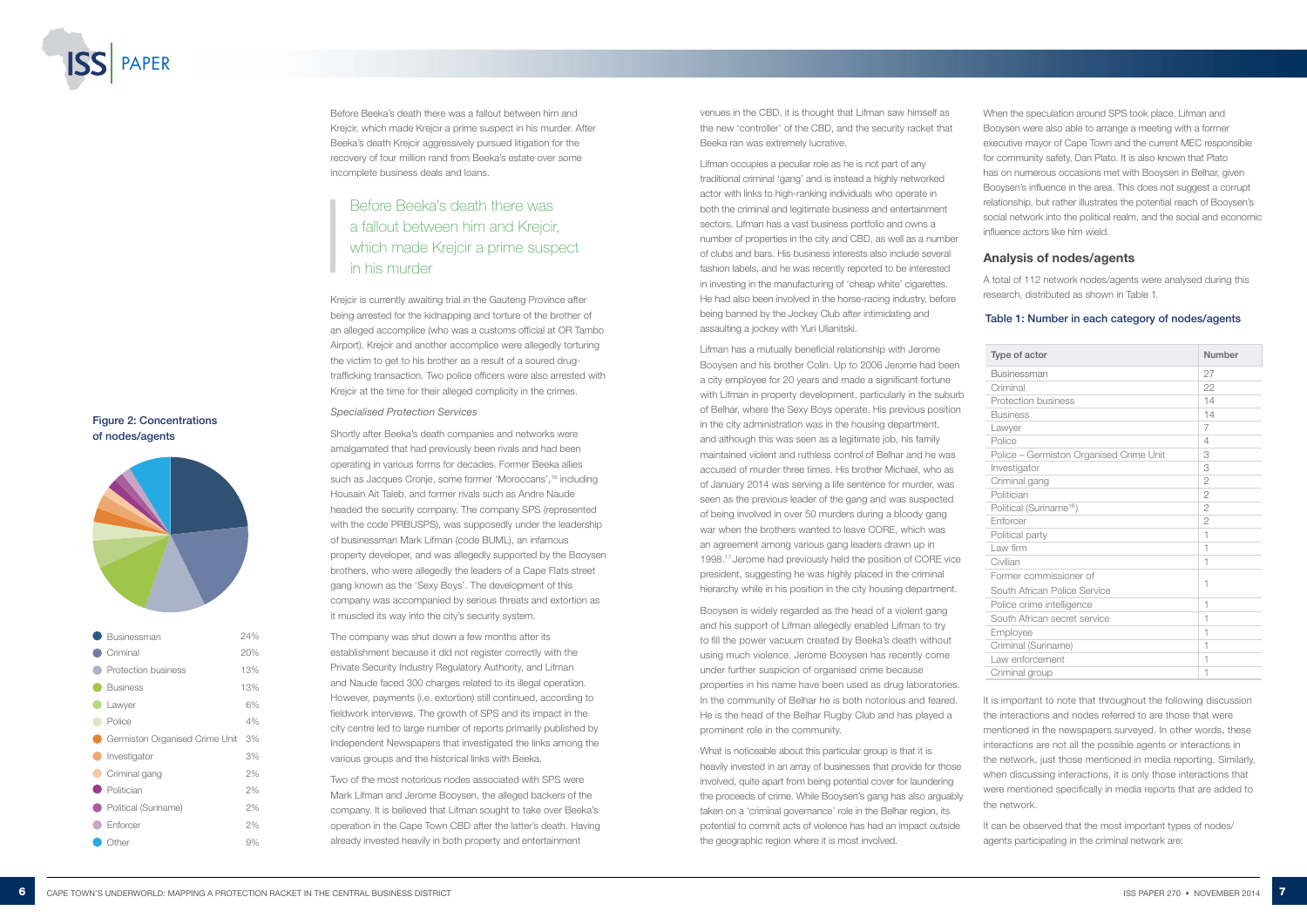

#### Table 2: Nodes/agents categorised as 'businessmen'

| ID in database | Code         |
|----------------|--------------|
| 4119           | <b>BUAP</b>  |
| 3806           | <b>BUAI</b>  |
| 3847           | <b>BUAZ</b>  |
| 4075           | <b>BUAF</b>  |
| 3934           | <b>BUAN</b>  |
| 4026           | <b>BUBW</b>  |
| 3754           | <b>BUCBD</b> |
| 3788           | <b>BUDL</b>  |
| 4049           | <b>BUDM1</b> |
| 3755           | <b>BUDG</b>  |
| 3907           | <b>BUDM</b>  |
| 4067           | <b>BUDDF</b> |
| 4014           | <b>BUEB</b>  |
| 3802           | <b>BUHM</b>  |
| 3890           | <b>BUIS</b>  |
| 3758           | <b>BUJDB</b> |
| 3883           | <b>BUJS</b>  |
| 3830           | <b>BUJM</b>  |
| 3905           | <b>BUKK</b>  |
| 3858           | <b>BULJ</b>  |
| 3857           | <b>BUMAD</b> |
| 3768           | <b>BUML</b>  |
| 3895           | <b>BUMA</b>  |
| 3836           | <b>BUSP</b>  |
| 20175          | <b>BUUB</b>  |
| 3882           | <b>BUUGD</b> |
| 3966           | <b>BUVP</b>  |

(1) '*businessman*' (27 of 112), (2) '*criminal*' (16 of 112) and (3) '*protection business*' (14 of 112). As will be explained in detail, this reveals a highly interesting series of linkages and interactions among private actors who could be defined as 'grey' nodes/agents, since they sometimes operate in lawful social structures and sometimes as dark agents operating in unlawful structures.

> As can be observed, violence is not highly relevant for the operation of the network. This reveals an interesting level of 'sophistication' in which criminal purposes are mainly achieved through lawful interactions of an economic and financial nature. However, as expected, violence is not completely absent; therefore, when applied, it is evident that violent interactions mainly consist of murder or attempted murder. Moreover, interviewees stated that much of the violence in the CBD occurred during Beeka's time and the status quo was maintained after his death, limiting the extent of the violence. Furthermore, the threat of violence from actors such as the Sexy Boys generally removes the need for actual violence. There were, however, seven specific mentions of murder, including Beeka's murder, among others. Other noticeable murders in the broader network included the murder of strip club boss Lolly Jackson,<sup>20</sup> that of car tuner Uwe Gemballa<sup>21</sup> and the high-profile murder of Sam Issa.<sup>22</sup>

The term 'businessman' is used very loosely as a category that groups a large number of actors involved in the network who fall between legitimate business and crime, who are categorised as grey agents.19 These agents may have a lawful organisational role and operate in lawful institutions, but may also have an unlawful institutional role and promote criminal interests. However, a number of 'businessmen' have no criminal interests and are therefore 'bright' agents.

The term 'businessman' was therefore applied when the reference document did not reference crimes in particular or when the role was primarily business related. For example, Beeka, despite being arrested twice, was never convicted of a crime, had substantial business interests and was therefore regarded as a businessman. Similarly, an actor such as Vito Pallazollo, despite having a criminal conviction and being a

operation. Therefore, the most relevant type of interaction in the network has an economic dimension, which combines both lawful and unlawful interactions, with a total of 122 interactions that include both lawful and unlawful interactions.

The most important interactions are lawful, with 113 cases distributed as shown in Figure 5. Additionally, 13 cases of interactions were categorised as unlawful; see Figure 6.

Various interactions were specifically categorised as 'criminal', consisting of criminal actions related to drug trafficking, gang membership and network members being arrested together. On closer inspection a number of international links are related to these crimes, most noticeably with international drugtrafficking networks, where there were links to notorious drug trafficker Shaheed 'Roger' Khan, President Désiré Bouterse



fugitive, had no active criminal role in the network. The nodes/ agents listed in Table 2 were categorised as 'businessmen'.

A node/agent categorised as 'criminal' is one who has been convicted of a crime or is implicated in criminal actions. They are 'full-time' criminals or dark agents. The nodes/agents listed in Table 3 were categorised as 'criminal'.

The category 'protection business' refers to security companies or those whose main business interests were in providing security or protection. This includes both legitimate companies and companies or individuals accused of extortion. The nodes/ agents consisting of firms and companies listed in Table 4 were categorised as 'protection businesses'.

#### Analysis of interactions

There were 224 interactions in the network, distributed as shown in Figure 3. Again, it is important to note that these interactions are not exhaustive, but rather relate to those referred to in media reports.

Since the most important type of nodes/agents in the network were categorised as 'businessmen', economic interactions are the largest category. It should, however, be noted that despite being named as business interactions, a number of questionable activities were often undertaken. For example, a large subnetwork surrounds Juan Meyer (code BUJM), who was attempting to run a gold refinery business that appeared to be a money-laundering

#### Table 3: Nodes/agents categorised as 'criminal'

| ID in database | Code           |
|----------------|----------------|
| 20192          | <b>CRBH</b>    |
| 3821           | <b>CRCKD</b>   |
| 3951           | <b>CRCB</b>    |
| 20179          | <b>CRDL</b>    |
| 3860           | <b>CRGS</b>    |
| 3852           | <b>CRGA</b>    |
| 3938           | <b>CRIR</b>    |
| 20202          | <b>CRJJCD</b>  |
| 3995           | <b>CRKMB</b>   |
| 3888           | <b>CRKAM</b>   |
| 17458          | <b>CRLLDD</b>  |
| 3850           | <b>CRNY</b>    |
| 3763           | <b>CRRK</b>    |
| 20204          | <b>CRRBD</b>   |
| 3928           | <b>CRSVS</b>   |
| 17455          | <b>CRSID</b>   |
| 3998           | <b>CRSS</b>    |
| 3886           | <b>CRTM</b>    |
| 20197          | <b>CRT</b>     |
| 20208          | <b>CRVLD</b>   |
| 17451          | CRWD1          |
| 3766           | <b>CRYTRUD</b> |

### Table 4: Nodes/agents categorised as 'protection businesses'

| ID in database | Code           |
|----------------|----------------|
| 4033           | <b>PRBUAS</b>  |
| 4024           | <b>PRBUCDS</b> |
| 3961           | <b>PRBUC</b>   |
| 4064           | <b>PRBUCS</b>  |
| 4079           | <b>PRBUE</b>   |
| 3947           | <b>PRBUJC</b>  |
| 3963           | <b>PRBUM</b>   |
| 3959           | <b>PRBUN</b>   |
| 3915           | <b>PRBUPSC</b> |
| 3984           | <b>PRBURS</b>  |
| 3944           | <b>PRBURVZ</b> |
| 3917           | <b>PRBUSPS</b> |
| 4069           | PRBUTT         |
| 4020           | <b>PRBUZSS</b> |



#### Figure 4: Lawful and unlawful economic interactions

| $\bullet$ Economic | 54% |
|--------------------|-----|
| Lawyer to          | 5%  |
| Associate          | 5%  |
| Violence           | 5%  |
| Friend of          | 4%  |
| Criminal           | 4%  |
| Director of        | 3%  |
| Antagonistic       | 2%  |
| Family             | 2%  |
| Held talks         | 2%  |
| Political          | 2%  |
| Other              | 11% |
|                    |     |

#### Figure 3: Network interactions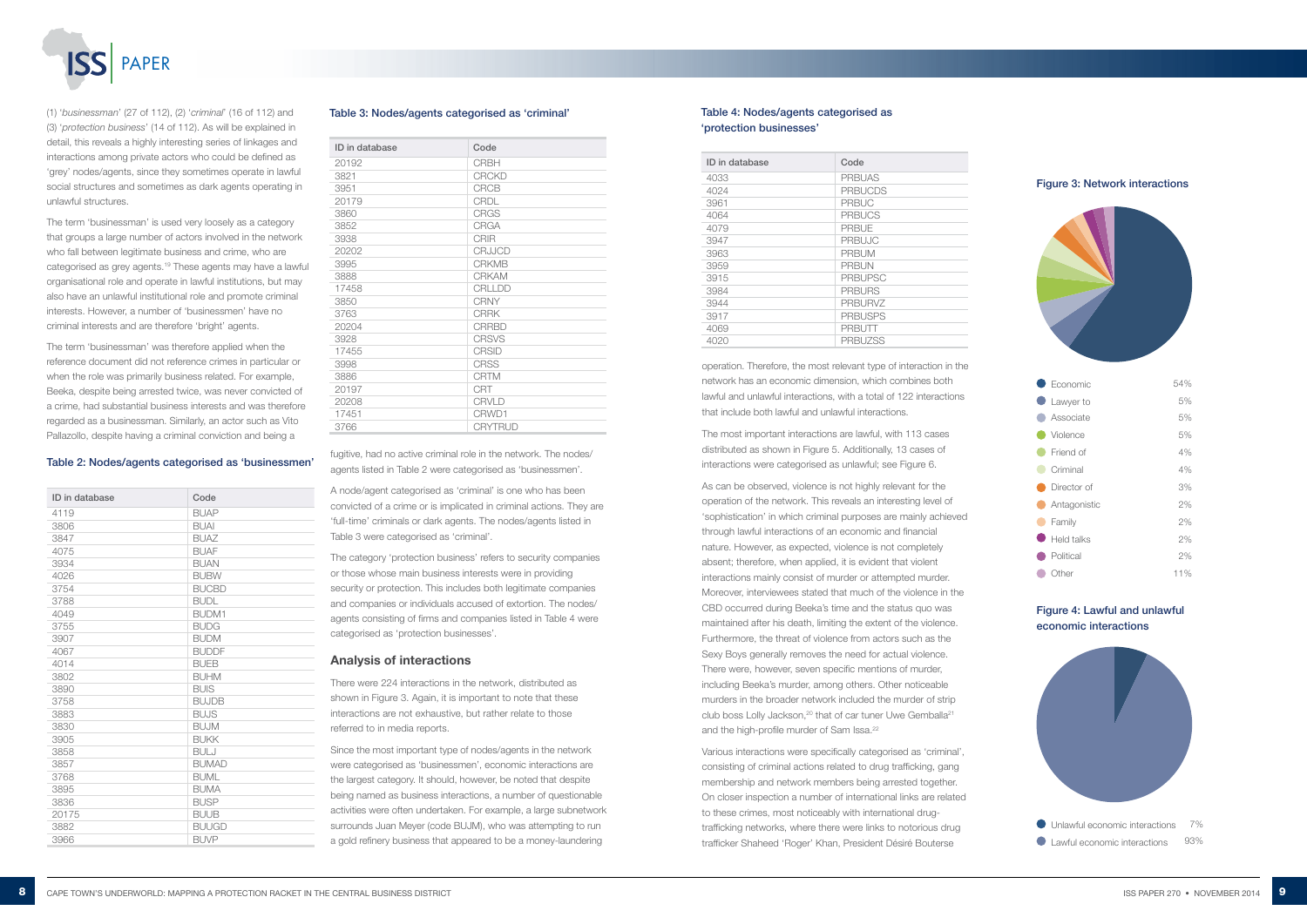The first two nodes/agents that registered the highest indicator of direct centrality have the highest capacity to arbitrate and intervene in the network's geodesic routes. This means that [Radovan Krejcir](https://vorisoma.scivortex.org/en/node/3763) (CRRK) and Cyril Beeka (BUCBD) register the highest indicator of betweenness, with figures of 25 per cent and 19,5 per cent, respectively. [Krejcir](https://vorisoma.scivortex.org/en/node/3763) and Beeka therefore together intervened in 44,5 per cent of the network's geodesic routes. Both nodes/agents are located near the nucleus in Figure 12. Radovan Krejcir participated in 42 interactions – 26 as an active node/agent and 16 as a passive node/agent.<sup>23</sup> As pointed out above, Krejcir participated actively in interactions of an economic nature, i.e. employing people, establishing businesses, paying bribes and investing. On the other hand, this node/agents participated passively in 16 interactions, especially economic interactions, as seen in Figure 13.

# The structural bridge and the capacity to intervene in geodesic routes

Cyril Beeka intervened in 38 interactions – 25 in an active role and 13 passively. As pointed out above, Beeka actively participated in mainly business interactions.

A similar level of participation can be observed in his passive role in terms of economic interactions specifically consisting of business deals; see Figure 14.

> Arrested together 44% Gang leader of 33% **O** Drug trafficking 22%

The high capacity to intervene in the network's geodesic routes concentrated in [Radovan Krejcir](https://vorisoma.scivortex.org/en/node/3763) and Cyril Beeka can also be observed in the fact that the node/agent with the thirdhighest highest indicator of betweenness registers one of of 5,5 per cent, which means that there is a 14 percentage point difference between the second- and third-ranked node/agent with the capacity to intervene in the network's geodesic routes. This is the greatest difference registered in the distribution of the betweenness indicator in the network. This third-ranked node/agent is Mark Lifman (BUML), who participated actively in five interactions of an economic nature while participating passively in eight interactions.

The fourth-ranked node/agent betweenness indicator is that of SPS (PRBUSPS), categorised as a 'protection business', which registers an indicator of 4,8 per cent. The fifth-ranked node/agent betweenness indicator is that of Leon 'Lyons' Davids (deceased),<sup>24</sup> identified with the code CRLLDD and categorised as a 'criminal', with an indicator of 4,5. This node/ agent, a member of Sexy Boys gang, was a passive node/ agent in one economic interaction, where he was employed by Radovan Krejcir. At the same time he participated actively in various interactions: (1) as an informant for the South African police, (2) as a member of the Sexy Boys gang, (3) providing information about Yuri 'the Russian' Ulianitski (deceased)<sup>25</sup> and (4) apparently being linked to Cyril Beeka's murder.



### Figure 6: Unlawful economic interactions



Figure 7: Violence in the network



of Suriname, and Nelson Yester-Garrido, a Cuban national wanted in the United States and linked to high-profile drug busts in South Africa. Yester-Garrido was also reportedly associated with South African drug dealer Glenn Agliotti and former police commissioner Jackie Selebi.

#### Direct interactions

The node/agent with the highest number of direct interactions is [Radovan Krejcir,](https://vorisoma.scivortex.org/en/node/3763) identified in the network with the code CRRK and located in the nucleus of Figure 11, and registering a direct centrality indicator of 9,1 per cent. This node/agent was categorised as a 'criminal' and actively participated in 26 interactions, illustrating a considerable capacity to establish lawful and unlawful interactions, especially economic interactions, by making investments, employing people and paying bribes; however, Krejcir's influence also affects the political sphere.

The second node/agent with the highest number of direct interactions is [Cyril Beeka \(deceased\),](https://vorisoma.scivortex.org/en/node/3754) identified in the network with the code BUCBD and registering a direct centrality indicator of 8,0 per cent. This node/agent, categorised as a 'businessman', participated in 25 interactions that also mainly consisted of economic interactions, mainly of a lawful nature through the establishment of businesses and investments.

The third node/agent with the highest number of direct interactions is [Mark Lifman](https://vorisoma.scivortex.org/en/node/3768), identified in the network with the code BUML and registering a direct centrality indicator of 3,2 per cent. This node/agent was categorised as a 'businessman' and participated in five interactions of a lawful economic nature.

The fourth and fifth node/agents register the same direct centrality indicator: 3 per cent. One of those nodes/agents is Specialised Protection Services, identified in the network with the code PRBUSPS and categorised as a 'protection business'. The other node/agent is Dobrosav Gavric, identified in the network with the code BUDG and registering a direct centrality indicator of 3 per cent.

The most relevant interactions established by the nodes/agents registering the highest indicators of direct centrality are of an economic and lawful nature. In the model, the five nodes/agents described above concentrate 26 per cent of the network's direct interactions. This means that the activities of this group of nodes are highly relevant for the operation of the entire network. In particular, the activities of the first two nodes/agents with the highest direct centrality indicators, who carry out 17 per cent of the interactions, sustain most of the structure of the network. Also, since one of these nodes/agents is already deceased, an even higher level of concentration of direct interactions could be expected of Radovan Krejcir.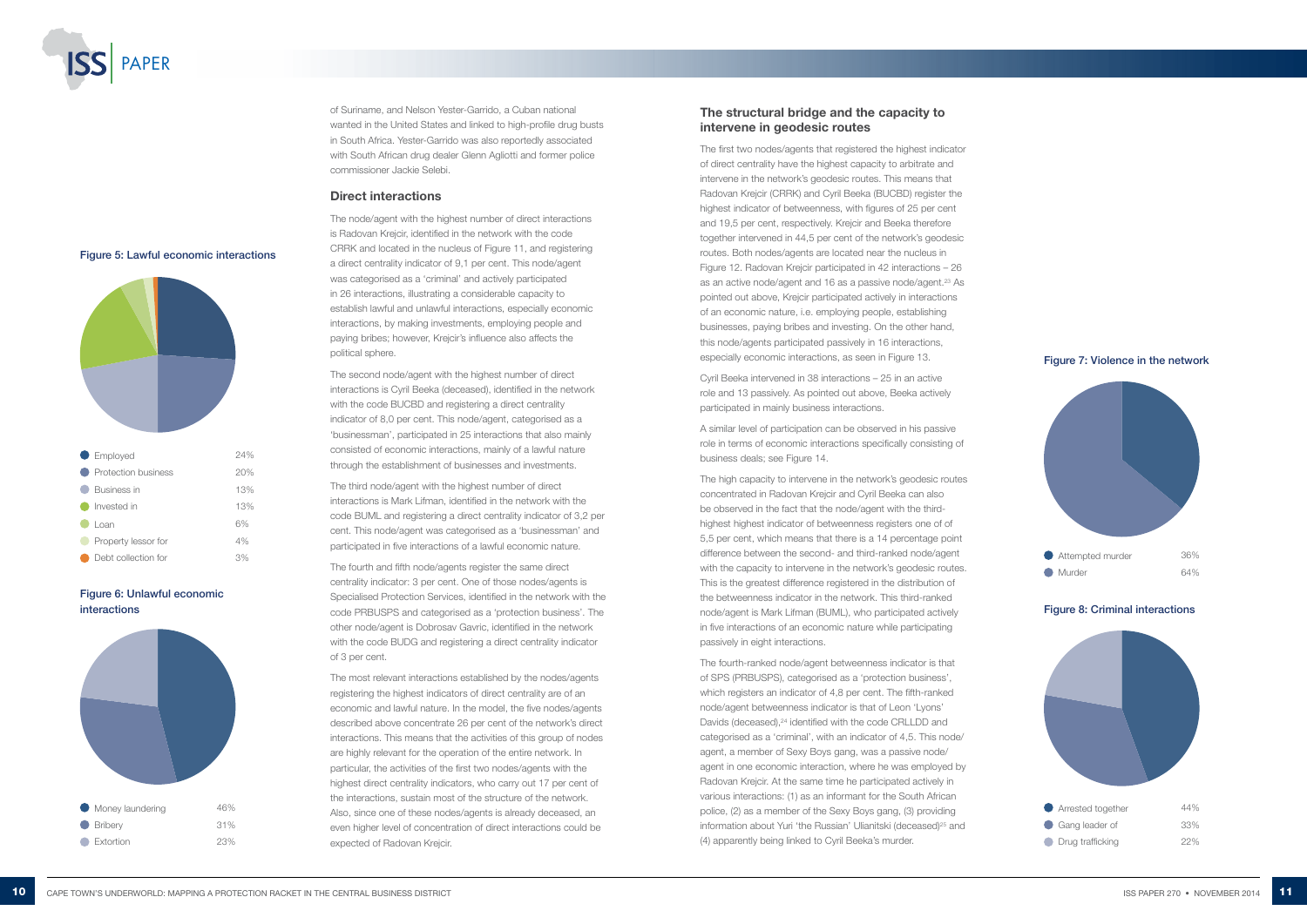

#### Figure 11: Radial distribution of the network

Note: Size (larger in the nucleus) and location indicate direct centrality. Red lines represent violent interactions, light green lines represent political interactions, pink lines represent family interactions, light blue lines represent economic interactions, dark green lines present criminal interactions and dark blue lines represent drug-trafficking interactions.

Figure 12: Radial distribution of the network





Note: Size (higher in the nucleus) and location indicate betweenness. Red lines represent violent interactions, light green lines represent political interactions, pink lines represent family interactions, light blue lines represent economic interactions, dark green lines present criminal interactions and dark blue lines represent drug-trafficking interactions.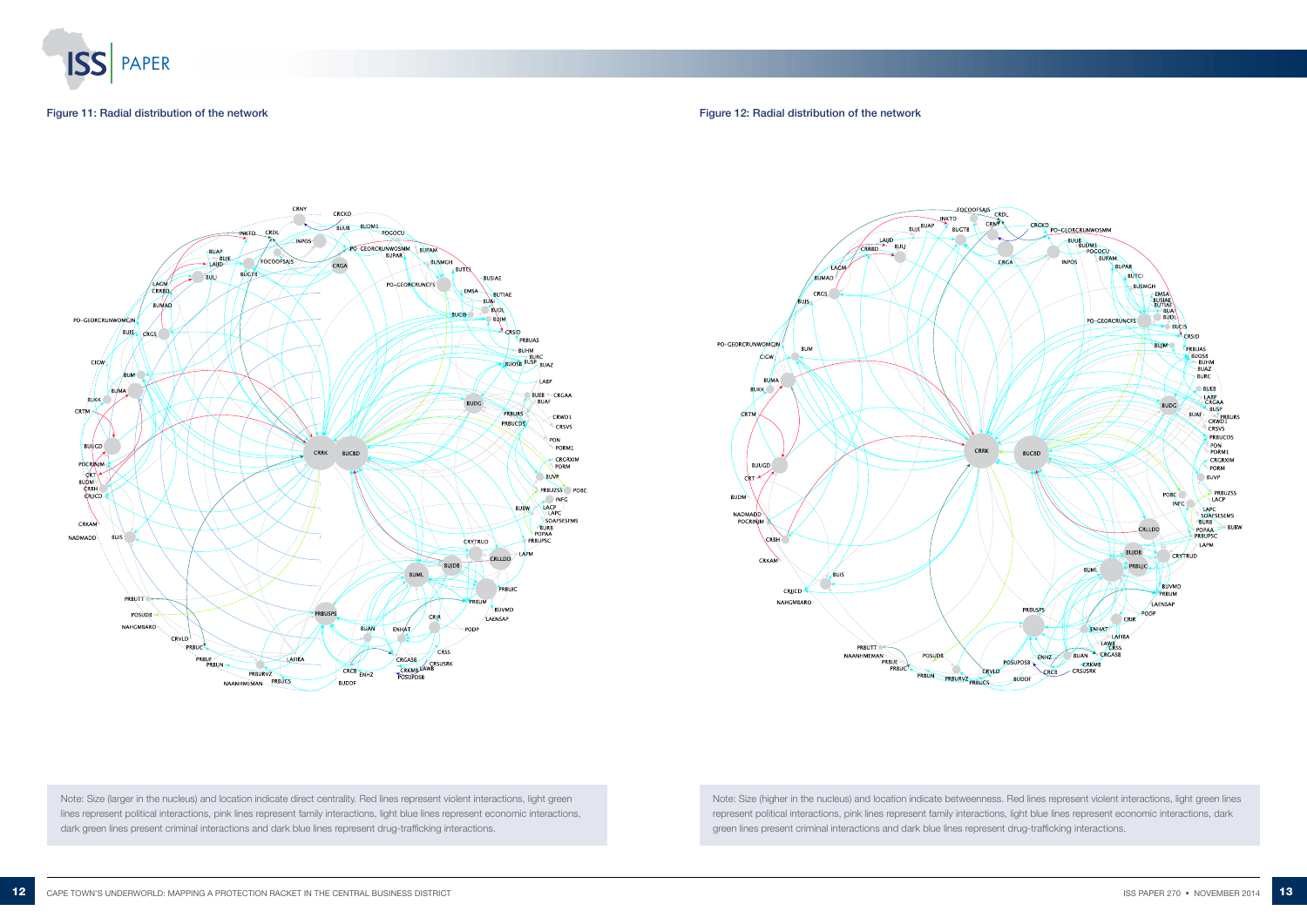

In general, the betweenness indicator is more concentrated than the indicator of direct centrality. In fact, only 20 nodes/ agents register an indicator higher than 1 per cent in terms of their practical interventions in the network's geodesic routes. Additionally, 17 nodes/agents register a betweenness indicator of zero, which means that they only receive or emit information and therefore have no capacity to intervene in geodesic routes or connecting subnetworks.

#### **Conclusion**

It is important to note the high concentration of direct interactions (measured by the direct centrality indicator) and the capacity for intervening in the network (measured by the betweenness indicator). The two nodes/agents with the highest indicators of centrality and betweenness concentrate both capacities, which means that the network is highly centralised and therefore not as resilient as other networks in which several nodes/agents intervene in the various geodesic routes. In fact, ever since Cyril Beeka was murdered in 2011 it can be expected that Radovan Krejcir currently concentrates even more interactive power in the network. In this case, its





# Figure 14: Interactions in which Cyril Beeka acted as an active node/agent



level of resilience would decrease since it would be sufficient to neutralise or remove a single node/agent in order to negatively affect the network's structure.

However, this case illustrates how a criminal network functions not only through criminals operating in criminal groups (dark nodes/agents) and not only through criminal interactions, but also through individuals and firms operating in lawful sectors of society. In fact, 54 per cent of the interactions identified, modelled and analysed in this case are economic in nature, especially lawful interactions consisting of employment relationships, the operation of businesses, making investments and providing loans. This case, therefore, represents a highly sophisticated criminal network in which *the lawful procedures of economic institutions were coopted to achieve criminal purposes.* As a result of this level of sophistication, breaking up the network poses serious obstacles for the authorities and law enforcement agencies responsible for this task.

The level of sophistication of the network, reflected in the fact that lawful economic interactions were the most relevant form of interaction, illustrates vulnerabilities in legislation that governs economic institutions and poses serious challenges

| Economic-employed       | 35% |
|-------------------------|-----|
| Economic-business       | 15% |
| Economic-bribed         | 12% |
| Fconomic-invested       | 12% |
| Held talks              | 8%  |
| Claims against          | 4%  |
| Crime-arrested together | 4%  |
| Political - influence   | 4%  |
| Wants payment from      | 4%  |
| Antagonistic            | 4%  |

Figure 9: Interactions in which Radovan Krejcir acted as an active node/agent





# Figure 10: Interactions in which Cyril Beeka acted as an active node/agent

for the authorities responsible for prosecuting domestic and transnational criminal networks. Strengthening regular police activity and prosecuting dark nodes/agents are not sufficient to deal with this network. On the one hand, interactions categorised as 'violence' and 'crime' are low in number compared to those categorised as 'lawful economic interactions'. Therefore, the authorities and security agencies cannot focus only on the *dark* areas of the criminal network in which criminals operate in criminal groups and organisations and through illicit activities.

It is equally critical to identify, understand, and investigate those financial and economic procedures that are usually interpreted as lawful activities. Regular law enforcement officials usually lack the technical capacity to do this, which underscores the importance of financial intelligence units in supporting the investigation and prosecution of criminal networks such as the one analysed here.

Similarly, focusing enforcement efforts on the network's dark nodes/agents is not sufficient, because a significant number of nodes/agents in the network participate in the lawful sectors of society. The fact that economic interactions were

so relevant does not mean that these were the only economic form of interaction in the network. In fact, consistent with its criminal nature, the network also accounts for violent interactions (5 per cent of the total) and other criminal interactions such as participating in criminal gangs and drug trafficking (4 per cent of the total). These forms of criminal interactions and lawful economic interactions are carried out by the nodes/agents with the highest betweenness indicators, i.e. those with the highest capacity to intervene in the network's geodesic routes, i.e. [Radovan Krejcir](https://vorisoma.scivortex.org/en/node/3763) (CRRK) and Cyril Beeka (BUCBD), with indicators of 25 per cent and 19,5 per cent, respectively. Before Beeka's death, these two nodes/agents intervened in 44,5 per cent of the network's geodesic routes, linking illicit sectors with lawful sectors of society. For as long as these grey nodes/ agents operating on the boundaries between lawful and unlawful activities are not understood, investigated and prosecuted, networks such as the one under consideration will continue to obtain economic, social and political capital from society.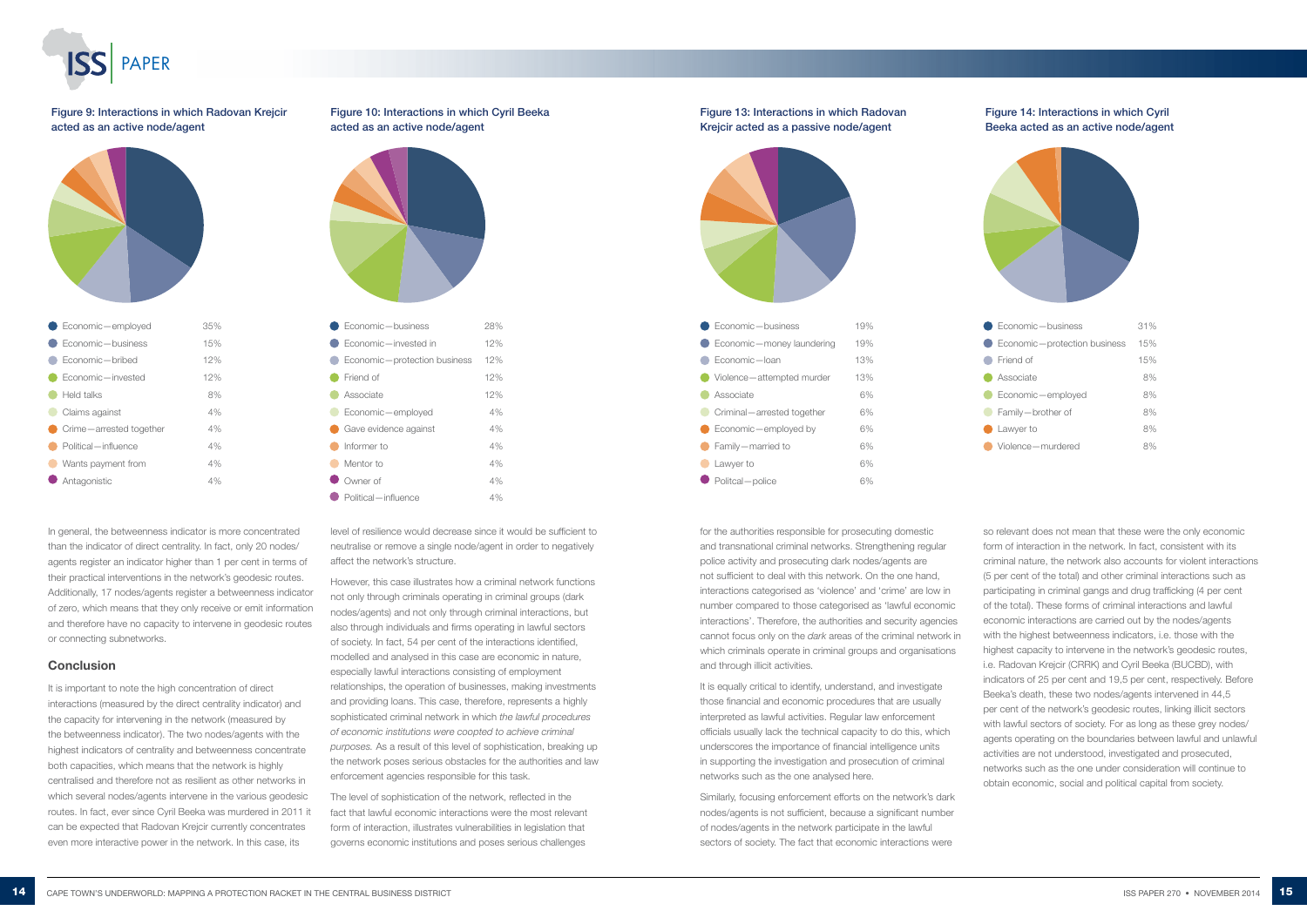

| Code              | Direct centrality (%) | Distance (%)        | Code                         | Betweenness (%)     | Distance (%)        |
|-------------------|-----------------------|---------------------|------------------------------|---------------------|---------------------|
| <b>CRRK</b>       | 9.091                 |                     | <b>CRRK</b>                  | 25.016              |                     |
| <b>BUCBD</b>      | 7.955                 | 1.136               | <b>BUCBD</b>                 | 19.511              | 5.505               |
| <b>BUML</b>       | 3.182                 | 4.773               | <b>BUML</b>                  | 5.517               | 13.994              |
| <b>PRBUSPS</b>    | 2.955                 | 0.227               | <b>PRBUSPS</b>               | 4.835               | 0.682               |
| <b>BUDG</b>       | 2.955                 | $\circlearrowright$ | CRLLDD                       | 4.586               | 0.249               |
| <b>BUJDB</b>      | 2.5                   | 0.455               | PRBUJC                       | 4.135               | 0.451000000000001   |
| <b>CRYTRUD</b>    | 2.045                 | 0.455               | <b>BUJDB</b>                 | 3.985               | 0.15                |
| <b>BUAN</b>       | 1.818                 | 0.227               | <b>BUDG</b>                  | 3.69                | 0.295               |
| <b>BUMA</b>       | 1.591                 | 0.227               | <b>BUUGD</b>                 | 2.647               | 1.043               |
| <b>BUM</b>        | 1.591                 | 0                   | CRGA                         | 2.556               | 0.090999999999997   |
| LAFIBA            | 1.364                 | 0.227               | <b>BUMA</b>                  | 2.23                | 0.326               |
| <b>ENHAT</b>      | 1.364                 | 0                   | PO-GEORCRUNCFS               | 1.984               | 0.246               |
| <b>CRGS</b>       | 1.364                 | $\circ$             | <b>CRYTRUD</b>               | 1.785               | 0.199               |
| <b>BUOSB</b>      | 1.364                 | 0                   | <b>INPOS</b>                 | 1.622               | 0.163               |
| <b>BUGTB</b>      | 1.364                 | 0                   | <b>BULJ</b>                  | 1.317               | 0.305               |
| <b>PRBURS</b>     | 1.136                 | 0.228               | <b>CRNY</b>                  | 1.297               | 0.02                |
| <b>PRBUM</b>      | 1.136                 | 0                   | <b>CRGS</b>                  | 1.209               | 0.0879999999999999  |
| <b>PRBUCDS</b>    | 1.136                 | 0                   | <b>BUIS</b>                  | 1.202               | 0.00700000000000012 |
| PO-GEORCRUNWOSMM  | 1.136                 | $\circ$             | <b>BUGTB</b>                 | 1.194               | 0.00800000000000001 |
| PO-GEORCRUNCFS    | 1.136                 | 0                   | CRIR                         | 1.16                | 0.034               |
| CRLLDD            | 1.136                 | 0                   | <b>BUAN</b>                  | 0.678               | 0.482               |
| CRIR              | 1.136                 | $\circlearrowright$ | <b>PRBURVZ</b>               | 0.678               | $\circ$             |
| CRGA              |                       | $\mathbb O$         | <b>BUM</b>                   | 0.673               | 0.005               |
|                   | 1.136                 |                     |                              |                     |                     |
| <b>BUUGD</b>      | 1.136                 | 0                   | <b>ENHAT</b>                 | 0.669               | 0.004               |
| <b>BUIS</b>       | 1.136                 | 0                   | <b>BUKK</b>                  | 0.668               | 0.001               |
| <b>PRBUJC</b>     | 0.909                 | 0.227               | $\ensuremath{\mathsf{INFG}}$ | 0.659               | 0.00900000000000001 |
| <b>POCRINJM</b>   | 0.909                 | 0                   | <b>CRBH</b>                  | 0.641               | 0.018               |
| <b>INPOS</b>      | 0.909                 | $\circlearrowright$ | <b>BUDL</b>                  | 0.6                 | 0.041               |
| <b>FOCOOFSAJS</b> | 0.909                 | $\circlearrowright$ | <b>BUVP</b>                  | 0.6                 | $\circ$             |
| <b>EMSA</b>       | 0.909                 | $\circlearrowright$ | <b>FOCOOFSAJS</b>            | 0.595               | 0.005               |
| <b>CRGASB</b>     | 0.909                 | 0                   | POBC                         | 0.57                | 0.025               |
| CRCB              | 0.909                 | 0                   | <b>BUCIS</b>                 | 0.301               | 0.269               |
| <b>BULJ</b>       | 0.909                 | 0                   | <b>BUJM</b>                  | 0.298               | 0.003               |
| <b>BUKK</b>       | 0.909                 | $\circlearrowright$ | <b>BUEB</b>                  | 0.274               | 0.024               |
| <b>BUJM</b>       | 0.909                 | $\circlearrowright$ | PRBUTT                       | 0.186               | 0.088               |
| <b>BUEB</b>       | 0.909                 | $\circlearrowright$ | <b>PRBUPSC</b>               | 0.121               | 0.065               |
| <b>BUCIS</b>      | 0.909                 | 0                   | <b>BUBW</b>                  | 0.078               | 0.043               |
| <b>PRBUZSS</b>    | 0.682                 | 0.227               | <b>CRGASB</b>                | 0.058               | 0.02                |
| <b>PRBURVZ</b>    | 0.682                 | 0                   | PO-GEORCRUNWOSMM             | 0.049               | 0.009               |
| <b>PRBUPSC</b>    | 0.682                 | 0                   | <b>PRBURS</b>                | 0.038               | 0.011               |
| POBC              | 0.682                 | $\circ$             | <b>EMSA</b>                  | 0.028               | 0.01                |
| <b>LAPM</b>       | 0.682                 | $\circ$             | <b>PRBUAS</b>                | 0.02                | 0.008               |
| LAIJD             | 0.682                 | 0                   | <b>PRBUCS</b>                | 0.02                | $\circ$             |
| <b>LABP</b>       | 0.682                 | $\circ$             | CRT                          | 0.01                | 0.01                |
| <b>ENHZ</b>       | 0.682                 | 0                   | <b>PRBUZSS</b>               | 0.01                | $\circ$             |
| CRSID             | 0.682                 | $\circ$             | <b>BUAF</b>                  | $\circ$             | 0.01                |
| <b>CRRBD</b>      | 0.682                 | $\circ$             | <b>BUAI</b>                  | $\circ$             | $\circ$             |
| <b>CRNY</b>       | 0.682                 | $\circ$             | <b>BUAP</b>                  | $\circlearrowright$ | 0                   |
| <b>CRJJCD</b>     | 0.682                 | 0                   | <b>BUAZ</b>                  | $\circlearrowright$ | 0                   |
| CRDL              | 0.682                 | $\circ$             | <b>BUDDF</b>                 | $\circlearrowright$ | $\circ$             |
| CRBH              | 0.682                 | 0                   | <b>BUDM</b>                  | $\circlearrowright$ | $\circ$             |
| <b>BUVP</b>       | 0.682                 | 0                   | BUDM1                        | $\circlearrowright$ | $\circ$             |
| <b>BUUB</b>       | 0.682                 | $\circ$             | <b>BUHM</b>                  | $\circlearrowright$ | 0                   |
| <b>BUSP</b>       | 0.682                 | $\circlearrowright$ | <b>BUJE</b>                  | $\circlearrowright$ | $\circ$             |
| <b>BUSMGH</b>     | 0.682                 | 0                   | <b>BUJS</b>                  | $\circ$             | 0                   |
| <b>BUPAR</b>      | 0.682                 | 0                   | <b>BUMAD</b>                 | $\circledcirc$      | $\circ$             |
| <b>BUMAD</b>      | 0.682                 | $\circlearrowright$ | <b>BUOSB</b>                 | $\circlearrowright$ | $\circ$             |

### Annex 1: Direct centrality and betweenness indicators

| <b>BUJS</b>       | 0.682   | $\circ$             | <b>BUPAM</b>      | $\circlearrowright$ | $\circlearrowright$ |
|-------------------|---------|---------------------|-------------------|---------------------|---------------------|
| <b>BUJE</b>       | 0.682   | $\circ$             | <b>BUPAR</b>      | $\circlearrowright$ | $\circlearrowright$ |
| <b>BUHM</b>       | 0.682   | $\bigcirc$          | <b>BURB</b>       | $\bigcirc$          | $\circlearrowright$ |
| <b>BUDL</b>       | 0.682   | $\circlearrowright$ | <b>BURC</b>       | $\circledcirc$      | $\circlearrowright$ |
| <b>BUBW</b>       | 0.682   | $\bigcirc$          | <b>BUSIAE</b>     | $\circlearrowright$ | $\circlearrowright$ |
| <b>BUAI</b>       | 0.682   | $\circlearrowright$ | <b>BUSMGH</b>     | $\circ$             | $\circlearrowright$ |
| <b>BUAF</b>       | 0.682   | $\circlearrowright$ | <b>BUSP</b>       | $\circledcirc$      | $\circlearrowright$ |
| PRBUTT            | 0.455   | 0.227               | <b>BUTCI</b>      | $\circlearrowright$ | $\circlearrowright$ |
| <b>PRBUCS</b>     | 0.455   | $\circlearrowright$ | <b>BUTIAE</b>     | 0                   | $\circlearrowright$ |
| <b>PRBUC</b>      | 0.455   | $\circlearrowright$ | <b>BUUB</b>       | $\circledcirc$      | $\circlearrowright$ |
| <b>PRBUAS</b>     | 0.455   | $\bigcirc$          | <b>BUVMD</b>      | $\bigcirc$          | $\circlearrowright$ |
| <b>POPAA</b>      | 0.455   | $\circlearrowright$ | <b>CIGW</b>       | 0                   | 0                   |
| <b>PON</b>        | 0.455   | $\circlearrowright$ | <b>CRCB</b>       | $\circledcirc$      | $\circlearrowright$ |
| POGOCU            | 0.455   | $\bigcirc$          | <b>CRCKD</b>      | $\circlearrowright$ | $\circlearrowright$ |
| PODP              | 0.455   | $\circlearrowright$ | CRDL              | 0                   | $\circledcirc$      |
| PO-GEORCRUNWOMGJN | 0.455   | $\circlearrowright$ | CRGAA             | $\bigcirc$          | $\circlearrowright$ |
| LAGM              | 0.455   | $\bigcirc$          | <b>CRGRXIM</b>    | $\bigcirc$          | $\circlearrowright$ |
| LACP              | 0.455   | $\circlearrowright$ | <b>CRJJCD</b>     | 0                   | $\circlearrowright$ |
| <b>INKTD</b>      | 0.455   | $\bigcirc$          | <b>CRKAM</b>      | $\circledcirc$      | $\circledcirc$      |
| <b>INFG</b>       | 0.455   | $\circlearrowright$ | <b>CRKMB</b>      | $\circlearrowright$ | $\circlearrowright$ |
| <b>CRT</b>        | 0.455   | $\circlearrowright$ | <b>CRRBD</b>      | $\circlearrowright$ | $\circlearrowright$ |
| <b>CRSVS</b>      | 0.455   | $\circlearrowright$ | <b>CRSID</b>      | $\circledcirc$      | $\circlearrowright$ |
| <b>CRSS</b>       | 0.455   | $\bigcirc$          | <b>CRSS</b>       | $\bigcirc$          | $\circlearrowright$ |
| <b>CRKMB</b>      | 0.455   | $\circlearrowright$ | <b>CRSUSRK</b>    | 0                   | 0                   |
| <b>CRCKD</b>      | 0.455   | $\circlearrowright$ | <b>CRSVS</b>      | 0                   | $\circledcirc$      |
| <b>BUTCI</b>      | 0.455   | $\circlearrowright$ | <b>CRTM</b>       | $\circledcirc$      | $\circlearrowright$ |
| <b>BURC</b>       | 0.455   | $\circlearrowright$ | <b>CRVLD</b>      | $\circlearrowright$ | $\circledcirc$      |
| <b>BURB</b>       | 0.455   | $\bigcirc$          | CRWD1             | $\bigcirc$          | $\circlearrowright$ |
| <b>BUPAM</b>      | 0.455   | $\circlearrowright$ | <b>ENHZ</b>       | 0                   | $\circlearrowright$ |
| BUDM1             | 0.455   | $\circlearrowright$ | <b>INKTD</b>      | 0                   | $\circlearrowright$ |
| <b>BUDM</b>       | 0.455   | $\circ$             | LABP              | $\bigcirc$          | $\circ$             |
| <b>BUDDF</b>      | 0.455   | $\circlearrowright$ | LACP              | $\circledcirc$      | $\circlearrowright$ |
| <b>BUAP</b>       | 0.455   | $\circlearrowright$ | <b>LAENSAP</b>    | $\circlearrowright$ | $\circlearrowright$ |
| <b>SOAFSESEMS</b> | 0.227   | 0.228               | LAFIBA            | $\circ$             | $\circlearrowright$ |
| <b>PRBUN</b>      | 0.227   | $\circlearrowright$ | LAGM              | $\circledcirc$      | $\circlearrowright$ |
| <b>PRBUE</b>      | 0.227   | $\bigcirc$          | LAIJD             | 0                   | $\circlearrowright$ |
| <b>POSUPDSB</b>   | 0.227   | $\bigcirc$          | LAPC              | 0                   | $\circlearrowright$ |
| <b>POSUDB</b>     | 0.227   | $\circlearrowright$ | <b>LAPM</b>       | $\circledcirc$      | $\circlearrowright$ |
| PORM1             | 0.227   | $\circlearrowright$ | LAWB              | 0                   | $\circlearrowright$ |
| <b>PORM</b>       | 0.227   | $\circ$             | <b>NAANHMEMAN</b> | 0                   | $\circ$             |
| LAWB              | 0.227   | 0                   | <b>NADMADD</b>    | 0                   | 0                   |
| LAPC              | 0.227   | $\circ$             | <b>NAHGMBARO</b>  | 0                   | 0                   |
| <b>LAENSAP</b>    | 0.227   | $\circlearrowright$ | PO-GEORCRUNWOMGJN | $\circ$             | $\circ$             |
| CRWD1             | 0.227   | $\circ$             | <b>POCRINJM</b>   | $\circ$             | $\circ$             |
| CRVLD             | 0.227   | $\circ$             | PODP              | 0                   | $\circ$             |
| <b>CRTM</b>       | 0.227   | $\circ$             | POGOCU            | $\circ$             | $\circ$             |
|                   |         |                     |                   |                     |                     |
| <b>CRSUSRK</b>    | 0.227   | $\circ$             | <b>PON</b>        | 0                   | $\circ$             |
| <b>CRKAM</b>      | 0.227   | $\circ$             | <b>POPAA</b>      | $\circ$             | $\circ$             |
| <b>CRGRXIM</b>    | 0.227   | $\circ$             | <b>PORM</b>       | $\circlearrowright$ | $\circ$             |
| CRGAA             | 0.227   | $\circlearrowright$ | PORM1             | $\bigcirc$          | $\circ$             |
| CIGW              | 0.227   | $\circlearrowright$ | <b>POSUDB</b>     | $\circlearrowright$ | $\circledcirc$      |
| <b>BUVMD</b>      | 0.227   | $\circ$             | <b>POSUPDSB</b>   | $\bigcirc$          | $\circ$             |
| <b>BUTIAE</b>     | 0.227   | $\circ$             | <b>PRBUC</b>      | $\bigcirc$          | $\circ$             |
| <b>BUSIAE</b>     | 0.227   | $\circ$             | <b>PRBUCDS</b>    | 0                   | $\circ$             |
| <b>BUAZ</b>       | 0.227   | $\circ$             | <b>PRBUE</b>      | $\circlearrowright$ | $\circ$             |
| <b>NAHGMBARO</b>  | $\circ$ | 0.227               | <b>PRBUM</b>      | $\circlearrowright$ | $\circlearrowright$ |
| <b>NADMADD</b>    | 0       | 0                   | <b>PRBUN</b>      | 0                   | $\circlearrowright$ |
| <b>NAANHMEMAN</b> | 0       | $\circlearrowright$ | <b>SOAFSESEMS</b> | $\bigcirc$          | $\bigcirc$          |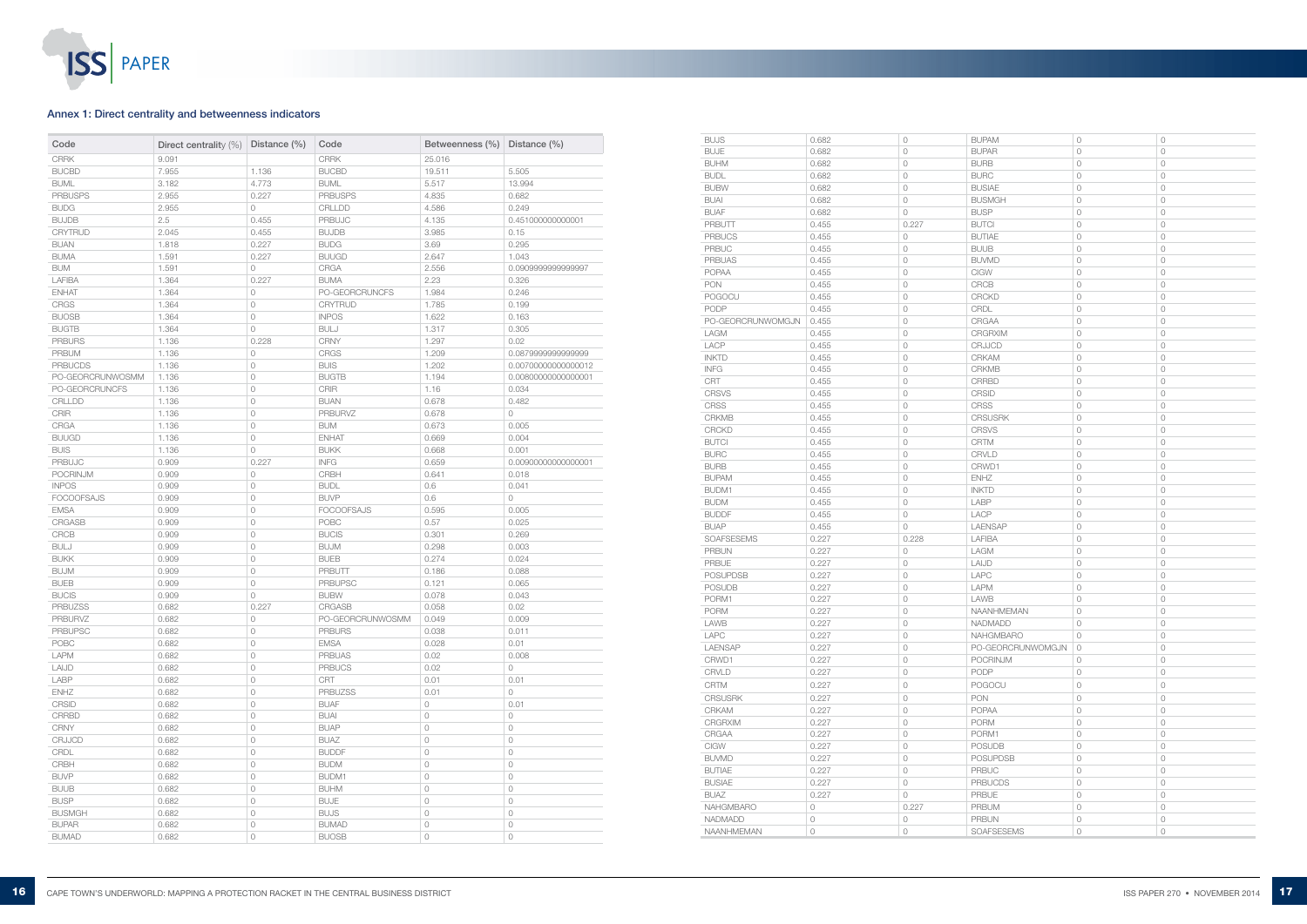- 1 C Morselli, *Inside criminal networks,* Montreal: Springer, 2008.
- 2 PV den Bossche and M Segers, Transfer of training: adding insight through social network analysis, *Educational Research Review 8* (2013), 39
- 3 J Worrell, M Wasko and A Johnston, Social network analysis in accounting information systems research, *International Journal of Accounting Information Systems* 14 (2013), 128.
- More detail on the centrality indicators used in the current paper is given below.
- 5 An 'edge' is the point of interaction.
- 6 A Degenne and M Forsé, *Introducing social networks*, London: SAGE, 1999, 63.
- 7 Morselli, *Inside criminal networks; JA Johnson et al, FBI Law Enforcement Bulletin*, March 2013, http://www.fbi.gov/stats-services/ publications/law-enforcement-bulletin/2013/March/social-networkanalysis; SM Radil, C Flint and GE Tita, Spatializing social networks: using social network analysis to investigate geographies of gang rivalry, territoriality, and violence in Los Angeles, *Annals of the Association of American Geographers* 100(2) (2010), 307–326.
- 8 All the figures in this document were drawn by Eduardo Salcedo Albaran.
- 9 Since the direction of the interaction is relevant for understanding the structure of the model, the interaction going from node/agent 1 to node/agent 2 is counted as one direct interaction and is different from the interaction going from node/agent 2 to node/agent 1. This is why eight direct interactions are registered in Figure 1.
- 10 Geodesic: the shortest line between two points on a curved surface.
- 11 See the section on 'Background' for greater detail on the events that shaped the media focus and therefore the resultant map.
- 12 D Smith, *The mafia mystique*, Lanham: University Press of America, 1990.
- 13 LJ Garay Salamanca and E Salcedo-Albaran, Institutional impact of criminal networks in Colombia and Mexico, *Crime, Law and Social Change* 57(2) (2012), 177–194; LJ Garay Salamancaan and E Salcedo-Albaran, *Narcotráfico, corrupción y estado: cómo las redes ilícitas han reconfigurado las instituciones de Colombia, Guatemala y Mexico*, Mexico: Random House Mondadori, 2012.
- 14 G Petrunov, *Analysis of social network models of transnational criminal networks operating in the southeastern border of the European Union*, Bogotá and Sofia: Vortex Foundation, 2012.
- 15 He was also rumoured to be an Umkhonto weSizwe veteran and was buried in a similar way to official ANC funerals, although many in the ANC were unhappy about this. He was allegedly a 'double agent' working for the resistance, but also worked as an intelligence operative and courier.
- 16 The term 'Moroccans' was used to describe a number of individuals. some of who were of Moroccan nationality who used to run a protection and security racket in the Cape Town CBD with other actors. Not all of those involved in this group were Moroccan, however.
- 17 The Community Outreach Forum, or CORE, was a notorious programme developed in Cape Town during the time of vigilante group People Against Gangsterism and Drugs (PAGAD). CORE was developed in response to PAGAD and served as a legitimate front and network for the activities of the major gangs in the city.
- 18 There are links to President Désiré Bouterse of Suriname, who is accused of being heavily involved in drug trafficking.
- 19 LJ Garay Salamanca, E Salcedo-Albaran and I de Leon-Beltran, *Illicit networks reconfiguring states: social network analysis of Colombian and Mexican Cases*, Bogota: Metodo, 2010.
- 20 Jackson was the founder and owner of the Teazers strip club franchise



#### Notes

- 21 The German Gemballa's murder in South Africa was a high-profile case and he was implicated in a failed money-laundering or investment deal in the country. The exact reasons for his murder remain unknown.
- 22 Sam Issa or Cripple Sam was a businessman operating from Johannesburg. He was shot down by a hail of bullets in the high-income area of Bedfordview. Because of the way in which he was killed, a degree of professionalism was evident in the killing.
- 23 It is important to bear in mind that the number of interactions in which the node/agent participates does not determine the betweenness indicator. In this case, interventions in the various geodesic routes determine the indicator. However, it is important to understand the main types of interactions in which the node/agent participates to understand his/her role as an active and passive actor.
- 24 There are suggestions that Davids was a trained killer for the Sexy Boys and had turned state witness.
- 25 Yuri 'the Russian' was also a notorious protection racketeer and martial arts exponent. He was murdered in 2007.



# **Subscribe to the ISS for the latest analysis, insight and news**

We're improving human security in Africa with authoritative research, training and expert policy analysis

- Step 1: **Go to www.issafrica.org**
- Step 2: **Under 'Subscribe to the ISS,' click on 'Email subscriptions'**
- Step 3: **Select the type of notices you would like to receive:**

### **Latest from the ISS**

- ISS press releases
- ISS Weekly newsletter
- ISS Today
- ISS Spotlight

#### **ISS event invitations**

- Seminars, ISS Addis Ababa
- Seminars, ISS Dakar
- Seminars, ISS Nairobi
- Seminars, ISS Pretoria
- Training courses

#### **ISS thematic reports**

- Peace and Security Council Report
- Regional Report: Central Africa
- Regional Report: East Africa
- Regional Report: ECOWAS
- Regional Report: Southern Africa

#### **Or, subscribe by topic of interest (to receive press releases, spotlights, event invitations, and reports that deal with your chosen topic):**

- African Futures
- Arms control and disarmament
- Conflict prevention and analysis
- Corruption and governance
- Counter-terrorism
- Crime and criminal justice
- International criminal justice
- Organised crime
- Peacekeeping and conflict management